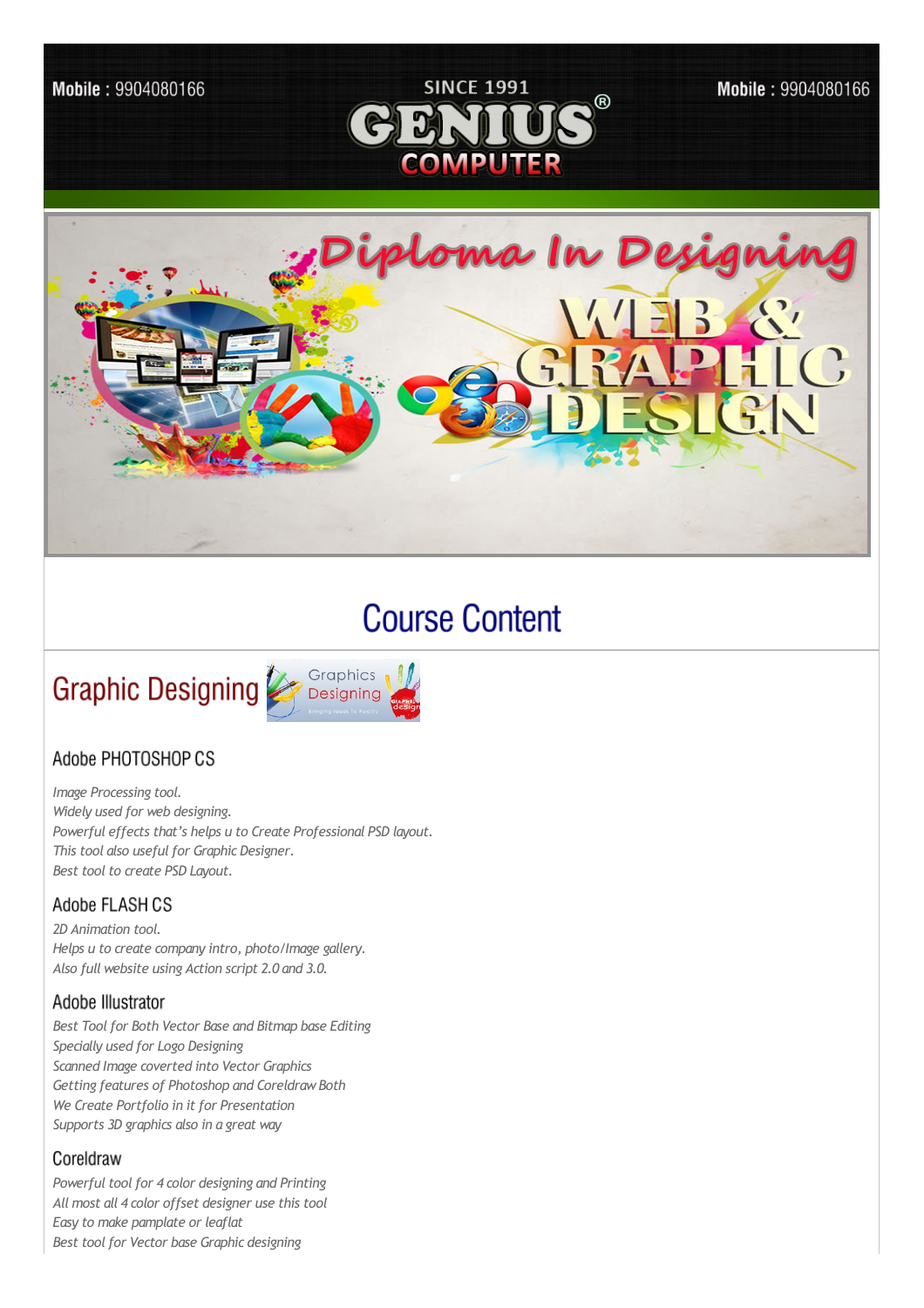*Use for Multipurpose for Interior Designer, Fashion Designer, Jewellary Designer We create one or more logos and design leaflat*

## Adobe In-Design

*Editor for Pagination base work Alternate of Adobe Pagemaker yet Very Powerful Powerful than Pagemaker having more capability of Graphic base Also used for creating presentation*

### **Adobe After Effects**

*Lets you deliever Cinematic visual Effects and Motion Graphics faster. Extend Creativity with built-in text and shape extrusion. NewMask feathering options Fast, easy-to-use 3D camera tracker*



# ADOBE PHOTOSHOP CS

## ADOBE FLASH CS/BootStrap

*2D Animation tool.*

*Helps u to create company intro, photo/Image gallery. Also full website using Action script 2.0 and 3.0. Bootstrap is a free collection of tools. Useful for creating full responsive website. called as Front-end-framework. U can choose either Flash or Bootstrap. U can go for both but extra fees applicable for it. Creating 3 to 4 Layouts using BootStrap.*

# HTML 4 & HTML 5 + DHTML + JAVASCRIPT

*Basic HTML 4 tags. Client side validation with Java Script Javascript combination with HTML+CSS call DHTML. Creating Full/Semi Responsive website using HTML 5. Create Layout for Mobile, Tablet also. Create 3 to 4 Layouts using HTML 5.*

## PSD to CSS & Responsive CSS Layout

*Introduction to CSS. CSS is nowrequired/must for making website. Useful to making light weight, SEO compatible Websites. Making centralised and Dynamic design. Conversion of PSD layout to CSS Layout. We create 5 to 6 layouts from Easy to Hardest one.*

# **ADOBE DreamWeaver CS**

*Editor for creating very powerful CSS based website. One of the Best Editor today for website designing. Easy to make CSS/HTML 5 compatible websites. Tester also includes for Different Devices.*

#### Jquery

*JQuery is a fast, small, and feature-rich JavaScript library. Helping to Creating Slider, Animations etc. Jquery and HTML. Nowadays JQuery is compulsory skillfor Web Designer.*